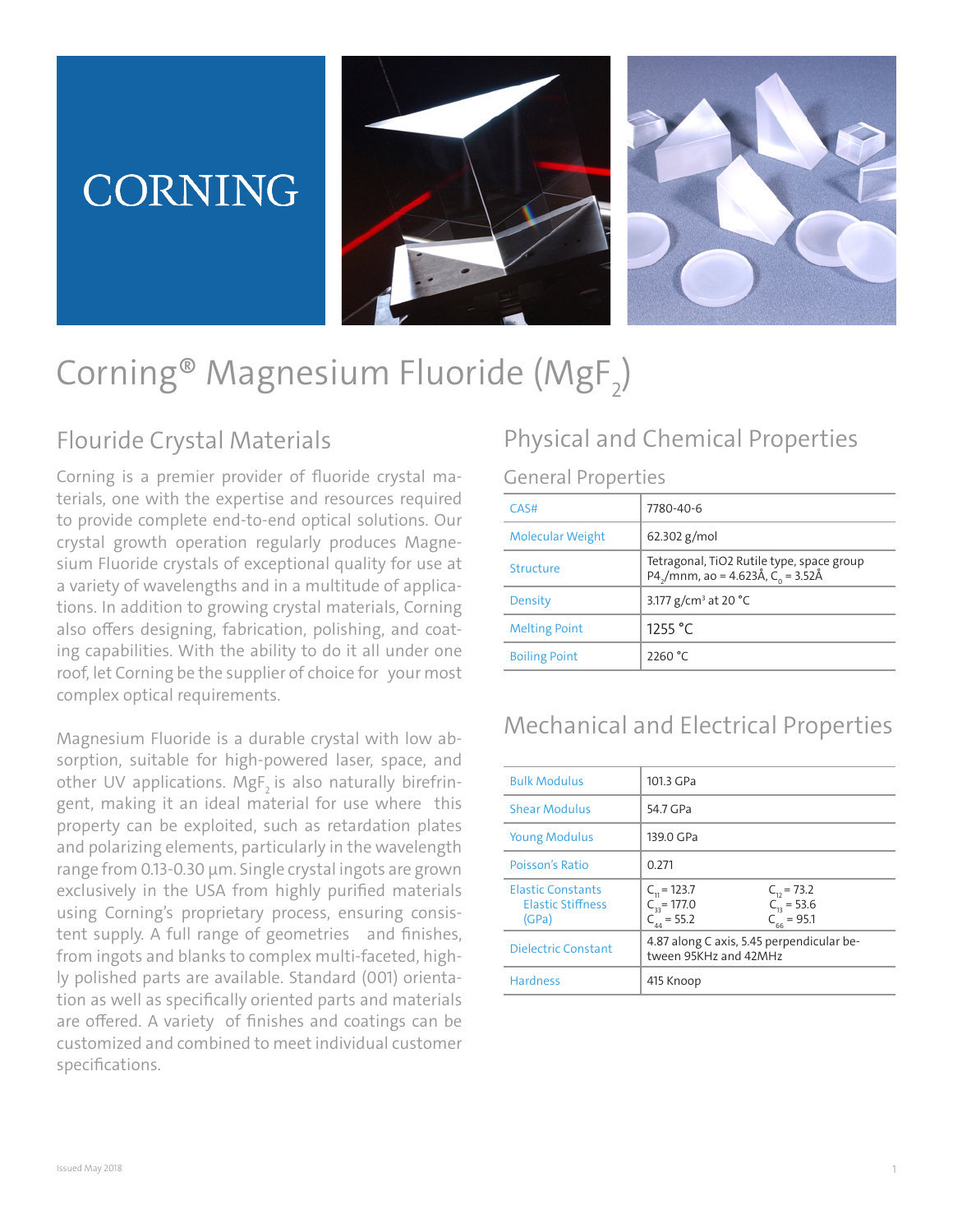## Thermal Properties

#### Heat Capacity

| T[K]   | $Cp$ [J/g · K)] |
|--------|-----------------|
| 80.00  | 0.238           |
| 95.00  | 0.319           |
| 114.00 | 0.428           |
| 135.00 | 0.538           |
| 155.00 | 0.627           |
| 176.00 | 0.706           |
| 196.00 | 0.771           |
| 216.00 | 0.830           |
| 236.00 | 0.877           |
| 256.00 | 0.922           |
| 276.00 | 0.955           |
|        |                 |

#### Thermal Conductivity

| $\overline{\phantom{a}}$ |                   |  |
|--------------------------|-------------------|--|
| TI <sup>o</sup> CI       | $[W/(m \cdot K)]$ |  |
| 18                       | 11.6              |  |

#### Linear Thermal Expansion Coefficient

| $T[^{\circ}C]$ | T[K] |             | Coefficient [x10 <sup>-6</sup> /K] |
|----------------|------|-------------|------------------------------------|
|                |      | Perp c axis | Parallel c Axis                    |
| $-180$         | 93   | 0.72        | 2.90                               |
| $-160$         | 113  | 1.63        | 4.45                               |
| $-140$         | 133  | 2.65        | 5.95                               |
| $-120$         | 153  | 3.64        | 7.39                               |
| $-100$         | 173  | 4.58        | 8.86                               |
| $-80$          | 193  | 5.45        | 9.82                               |
| $-60$          | 213  | 6.23        | 10.86                              |
| $-40$          | 233  | 6.93        | 11.74                              |
| $-20$          | 253  | 7.52        | 12.47                              |
| $\mathbf{O}$   | 273  | 8.04        | 13.07                              |
| 20             | 293  | 8.48        | 13.70                              |
| 40             | 313  | 8.88        | 14.09                              |
| 60             | 333  | 9.25        | 14.54                              |
| 80             | 353  | 9.60        | 14.94                              |
| 100            | 373  | 9.93        | 15.32                              |
| 120            | 393  | 10.22       | 15.67                              |
| 140            | 413  | 10.49       | 16.00                              |
| 160            | 433  | 10.71       | 16.33                              |
| 180            | 453  | 10.91       | 16.67                              |
| 200            | 473  | 11.10       | 17.00                              |

## Optical Properties

| <b>Transmission Range</b>          | Useful range of 0.11 $\mu$ m to ~7.50 $\mu$ m,<br>depending on thickness |
|------------------------------------|--------------------------------------------------------------------------|
| <b>Energy Gap</b>                  | 11eV                                                                     |
| <b>Restrahl Frequency</b>          | 17.5, 20.8, 24.7, 34.5, and 37.0 µm                                      |
| <b>Reciprocal Dispersive Power</b> | 100                                                                      |



#### Available Grade and Additional Information

Corning® Magnesium Fluoride material is classified as Excimer ArF grade. For the most demanding high-fluence applications, Corning® Calcium Fluoride 193 nm Laser Durability Gradeis also available.

Corning's crystal experts work actively with every prospective customer to determine the most appropriate and cost-effective solution for each application. Depending on the application of interest, some or all of the following attributes may be considered in the selection process:

| Internal transmittance          | >99.0% @ 193.3nm                                                                                                                  |
|---------------------------------|-----------------------------------------------------------------------------------------------------------------------------------|
| <b>Stress Birefringence</b>     | Naturally birefringent                                                                                                            |
| <b>Bubbles/Inclusions</b>       | ISO 10110 - 1/1 x 0.02                                                                                                            |
| Scratch dig                     | To 10/5 available                                                                                                                 |
| Micro-roughness                 | To 2 Å available                                                                                                                  |
| Availble raw material diameters | 1.7", 2.4", 3.5" and 5" (typical),<br>others upon request                                                                         |
| Orientation                     | Typically at least one face parallel to<br>(001), which is perpendicular to the<br>optical "C" axis [001], others upon<br>request |
| Finish                          | Saw cut, fine ground, polished,<br>super-polished, enhanced<br>super-polished                                                     |
| Coatings                        | Anti-reflective, highly reflective,<br>partially reflective, low absorption,<br>custom solutions upon request                     |